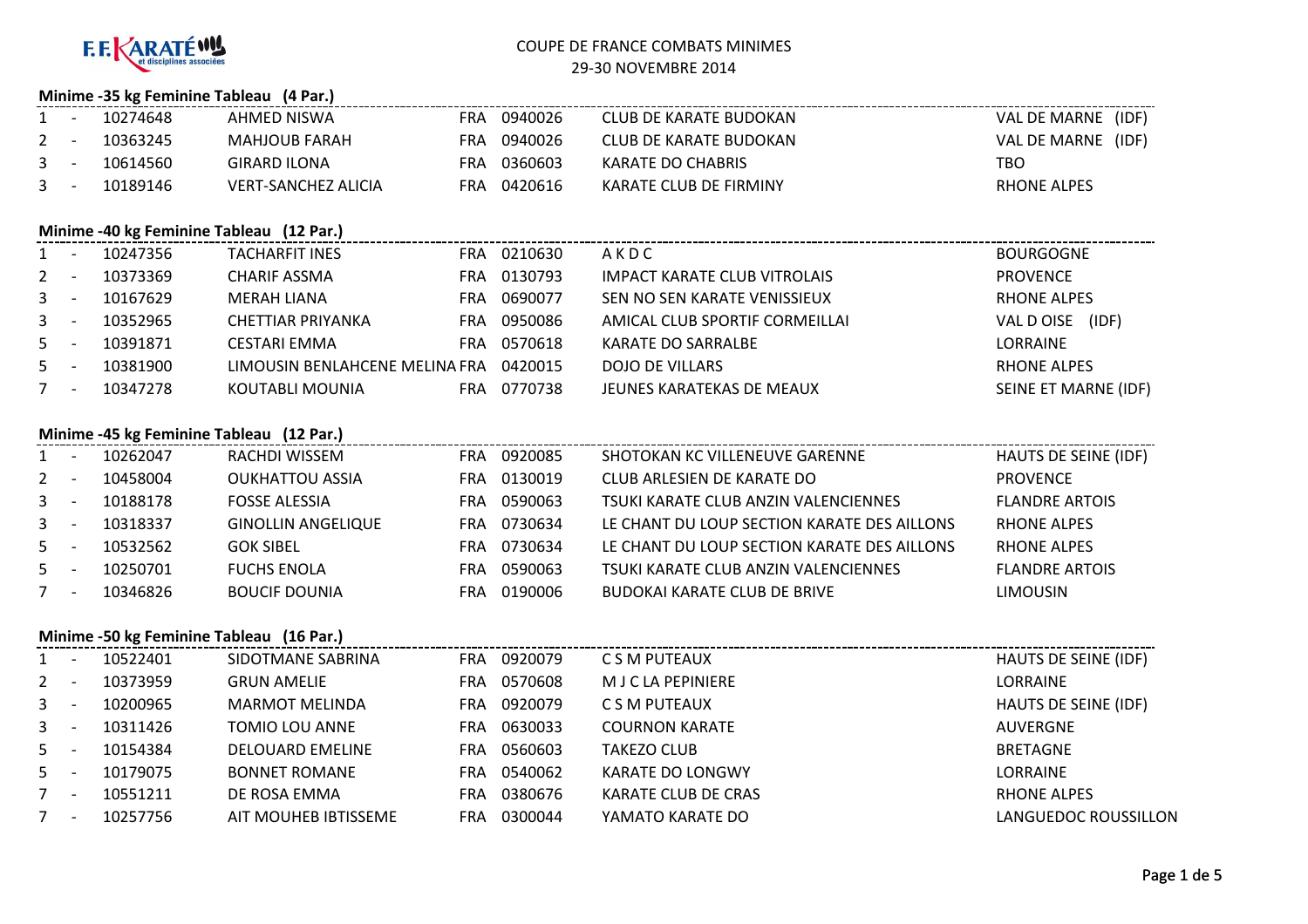

### **Minime -55 kg Feminine Tableau (15 Par.)**

|             | $1 -$   | 10285217 | <b>JOUCHOUX ELOISE</b>                       | FRA 0250028 | PLANOISE KARATE ACADEMY                      | <b>FRANCHE COMTE</b>    |
|-------------|---------|----------|----------------------------------------------|-------------|----------------------------------------------|-------------------------|
| $2^{\circ}$ | $\sim$  | 10297512 | DE CROYERE AMELIE                            | FRA 0060076 | AS BATIMENT TRAVAUX PUBLICS                  | <b>COTE D AZUR</b>      |
|             | $3 - 1$ | 10257250 | DI LITTA EVA                                 | FRA 0380029 | <b>KARATE CLUB PONTOIS</b>                   | <b>RHONE ALPES</b>      |
|             | $3 - 1$ | 10529849 | ROVELAS BETTYLOU                             | FRA 0250635 | <b>CLUB SAUVEGARDE DE BESANCON</b>           | <b>FRANCHE COMTE</b>    |
|             | $5 -$   | 10398363 | <b>DUSSOL ALIZEE</b>                         | FRA 0130786 | YASURAGI KARATE DO EYGUIERIEN                | <b>PROVENCE</b>         |
|             | $5 - 5$ | 10307243 | ZAOUJAL CHAIMAE                              | FRA 0490612 | <b>KARATE TIMING EVOLUTION</b>               | PAYS DE LA LOIRE        |
| $7 -$       |         | 10596294 | <b>HARIGUI ANELIA</b>                        | FRA 0770616 | C K S EN PAYS CRECOIS                        | SEINE ET MARNE (IDF)    |
| $7 -$       |         | 10181067 | NICOLLO SARAH                                | FRA 0560004 | <b>GRAND CHAMP KARATE CLUB</b>               | <b>BRETAGNE</b>         |
|             |         |          |                                              |             |                                              |                         |
|             |         |          | Minime 55 et + kg Feminine Tableau (17 Par.) |             |                                              |                         |
|             | $1 -$   | 10380616 | <b>GRAC BIONDA</b>                           | FRA 0330003 | ECOLE KARATE DO GRADIGNAN                    | <b>AQUITAINE</b>        |
|             | $2 -$   | 10246505 | <b>CLAVERIE LEA</b>                          | FRA 0400009 | CL AMICAL MORCENAIS KARATE                   | AQUITAINE               |
|             | $3 - 1$ | 10330544 | <b>MONCHALIN OMEIMA</b>                      | FRA 0690063 | AMICALE LAIQUE DE MIONS                      | <b>RHONE ALPES</b>      |
|             | $3 - -$ | 10242034 | <b>FLAMAND NATANAELE</b>                     | FRA 0910035 | KARATE CLUB ETIOLLES TIGERY                  | (IDF)<br><b>ESSONNE</b> |
|             | $5 - 5$ | 10330698 | <b>BRACQ MAELA</b>                           | FRA 0910113 | <b>BUDO CLUB DE SAVIGNY SUR ORGE</b>         | (IDF)<br><b>ESSONNE</b> |
|             | $5 -$   | 10377570 | LEVACHER JENNA                               | FRA 0950034 | ASS AMICALE SPORTIVE SARCELLES               | VAL D OISE (IDF)        |
| $7 -$       |         | 10310475 | ES SADIKI HOUDA                              | FRA 0770738 | JEUNES KARATEKAS DE MEAUX                    | SEINE ET MARNE (IDF)    |
| $7 -$       |         | 10409166 | <b>MAHEU SARAH</b>                           | FRA 0380674 | CENTRE SOCIAL ET CULTUREL DE LILE DU BATTOIR | <b>RHONE ALPES</b>      |
|             |         |          |                                              |             |                                              |                         |
|             |         |          | Minime -35 kg Masculin Tableau (25 Par.)     |             |                                              |                         |
|             | $1 -$   | 10387037 | <b>MATOS NICOLAS</b>                         | FRA 0540010 | ARTS MARTIAUX DU TOULOIS                     | LORRAINE                |
|             | $2 -$   | 10295148 | <b>FELLAH ILYES</b>                          | FRA 0940611 | K O S VILLENEUVE                             | VAL DE MARNE (IDF)      |
|             | $3 - 1$ | 10369199 | <b>KLEIN JULES</b>                           | FRA 0380049 | USJC SECTION KARATE                          | <b>RHONE ALPES</b>      |

| 3 -   |                          | 10369199 | KLEIN JULES          | FRA | 0380049 | USJC SECTION KARATE            | RHONE ALPES             |
|-------|--------------------------|----------|----------------------|-----|---------|--------------------------------|-------------------------|
| $3 -$ |                          | 10375487 | <b>MERCIER BRIAC</b> | FRA | 0720008 | SAMOURAI 2000                  | <b>PAYS DE LA LOIRE</b> |
| $5 -$ |                          | 10336132 | RAZIG AMINE          | FRA | 0190006 | BUDOKAI KARATE CLUB DE BRIVE   | <b>LIMOUSIN</b>         |
| 5 -   |                          | 10529853 | JABAL M HAMZA        | FRA | 0250635 | CLUB SAUVEGARDE DE BESANCON    | <b>FRANCHE COMTE</b>    |
| 7     | $\overline{\phantom{0}}$ | 10124195 | ROCHER VALERIAN      | FRA | 0010626 | KARATE CLUB VILLARS LES DOMBES | RHONE ALPES             |
| 7     | $\overline{\phantom{0}}$ | 10124958 | BENJAMIN NOAM        | FRA | 0130044 | S C O STE MARGUERITE           | <b>PROVENCE</b>         |
|       |                          |          |                      |     |         |                                |                         |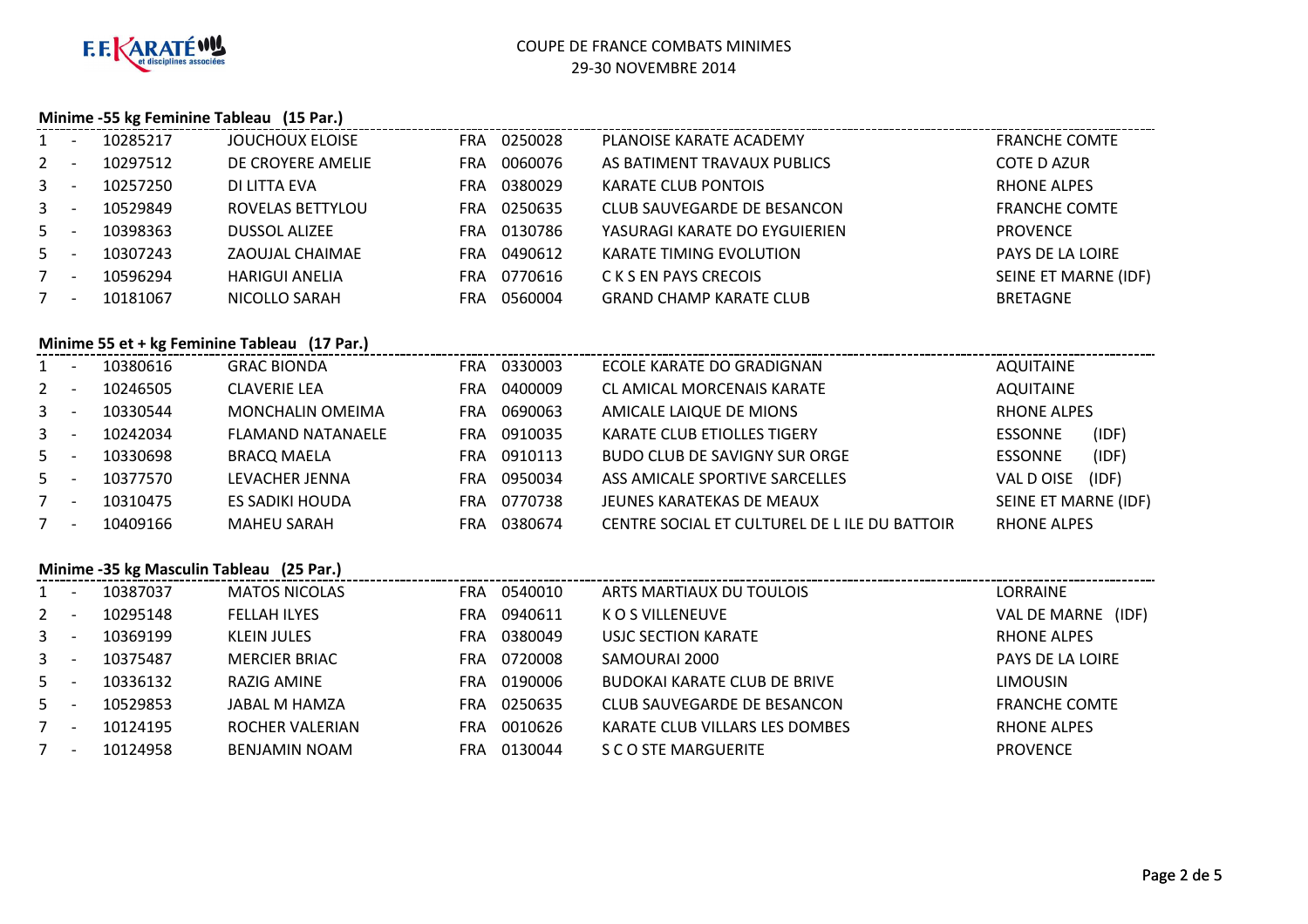

# COUPE DE FRANCE COMBATS MINIMES

#### 29-30 NOVEMBRE 2014

### **Minime -40 kg Masculin Tableau (23 Par.)**

|              | 10327038 | <b>HERRGOTT LOIC</b>  | <b>FRA</b> | 0250028 | PLANOISE KARATE ACADEMY             | <b>FRANCHE COMTE</b>  |
|--------------|----------|-----------------------|------------|---------|-------------------------------------|-----------------------|
| $\mathbf{2}$ | 10061004 | <b>SOULIER REMI</b>   | <b>FRA</b> | 0130793 | <b>IMPACT KARATE CLUB VITROLAIS</b> | <b>PROVENCE</b>       |
| $\mathbf{3}$ | 10251786 | ABDOUL ODIOT RAYAN    | <b>FRA</b> | 0950107 | KARATE CLUB DOMONT                  | (IDF)<br>VAL D OISE   |
| $\mathbf{3}$ | 10279173 | <b>BETTI TERRY</b>    | FRA        | 0060072 | <b>BOXING KARATE MENTON</b>         | <b>COTE D AZUR</b>    |
| $5 -$        | 10295955 | DAWOUD HAZEM          | <b>FRA</b> | 0940058 | UNION SPORTIVE FONTENAYSIENNE       | VAL DE MARNE<br>(IDF) |
| 5            | 10616072 | <b>BRITAL HATIM</b>   | <b>FRA</b> | 0300044 | YAMATO KARATE DO                    | LANGUEDOC ROUSSILLON  |
|              | 10229709 | <b>HAON CLEMENT</b>   | <b>FRA</b> | 0130704 | <b>FULL KARATE ACADEMIE</b>         | <b>PROVENCE</b>       |
|              | 10445804 | <b>BOCLET FLAVIEN</b> | <b>FRA</b> | 0010607 | KARATE CLUB ARBENT MARCHON          | <b>RHONE ALPES</b>    |
|              |          |                       |            |         |                                     |                       |

# **Minime -45 kg Masculin Tableau (27 Par.)**

| $1 \quad$    |     | 10112375 | LAMOTTE YANISS         | FRA | 0210630 | AKDC                           | <b>BOURGOGNE</b>      |
|--------------|-----|----------|------------------------|-----|---------|--------------------------------|-----------------------|
| $2^{\circ}$  | - - | 10304189 | <b>GERONVIL NATHAN</b> | FRA | 0210630 | AKDC                           | <b>BOURGOGNE</b>      |
| $\mathbf{3}$ |     | 10170936 | EL YAZIDI BILAL        | FRA | 0950034 | ASS AMICALE SPORTIVE SARCELLES | VAL D OISE<br>(IDF)   |
| $3 -$        |     | 10649638 | LONGCHAMPS ALAN        | FRA | 0130793 | IMPACT KARATE CLUB VITROLAIS   | <b>PROVENCE</b>       |
| $5 -$        |     | 10413483 | RODRIGUES THEO         | FRA | 0950086 | AMICAL CLUB SPORTIF CORMEILLAI | (IDF)<br>VAL D OISE   |
| $5 -$        |     | 10301354 | RASPILAIR TEO          | FRA | 0590194 | KARATE CLUB DE CONDE           | <b>FLANDRE ARTOIS</b> |
|              | ٠.  | 10369206 | <b>LAURENTI ENZO</b>   | FRA | 0380049 | USJC SECTION KARATE            | <b>RHONE ALPES</b>    |
|              | ٠.  | 10166755 | MAZOUZI MEHDI          | FRA | 0420616 | KARATE CLUB DE FIRMINY         | <b>RHONE ALPES</b>    |

# **Minime -50 kg Masculin Tableau (26 Par.)**

|              | Minime -50 kg Masculin Tableau (26 Par.) |          |                          |            |         |                                 |                      |  |  |  |  |  |
|--------------|------------------------------------------|----------|--------------------------|------------|---------|---------------------------------|----------------------|--|--|--|--|--|
| $\mathbf{1}$ | $\overline{\phantom{a}}$                 | 10208125 | <b>BOURGUES ADRIEN</b>   | <b>FRA</b> | 0300629 | A K A VILLENEUVE LES ANGLES     | LANGUEDOC ROUSSILLON |  |  |  |  |  |
| 2            |                                          | 10257761 | LAMACHE NICOLAS          | FRA        | 0300674 | ECOLE GARRIGUE KARATE DO        | LANGUEDOC ROUSSILLON |  |  |  |  |  |
| $\mathbf{3}$ |                                          | 10188718 | <b>CANS ALEXANDRE</b>    | FRA.       | 0310042 | SHAOLIN KARATE CLUB             | <b>MIDI PYRENEES</b> |  |  |  |  |  |
| $\mathbf{3}$ |                                          | 10167349 | <b>SALVATORE GABRIEL</b> | FRA        | 0940058 | UNION SPORTIVE FONTENAYSIENNE   | VAL DE MARNE (IDF)   |  |  |  |  |  |
| $5 -$        |                                          | 10550380 | <b>MONTELS TIMEO</b>     | <b>FRA</b> | 0870609 | <b>GOSHIN KARATE DO PANAZOL</b> | limousin             |  |  |  |  |  |
| 5            |                                          | 10347426 | DARTOIS QUENTIN          | FRA        | 0540018 | <b>COS VILLERS KARATE</b>       | LORRAINE             |  |  |  |  |  |
| $7^{\circ}$  | $\overline{\phantom{a}}$                 | 10367319 | <b>DUMAS MARTIN</b>      | FRA        | 0420627 | KARATE JUTSU SHOTOKAN MACLAS    | <b>RHONE ALPES</b>   |  |  |  |  |  |
|              | $\overline{\phantom{a}}$                 | 10602957 | RAHAL HEDI               | FRA        | 0690744 | DOJO BUDO TORIL                 | <b>RHONE ALPES</b>   |  |  |  |  |  |
|              |                                          |          |                          |            |         |                                 |                      |  |  |  |  |  |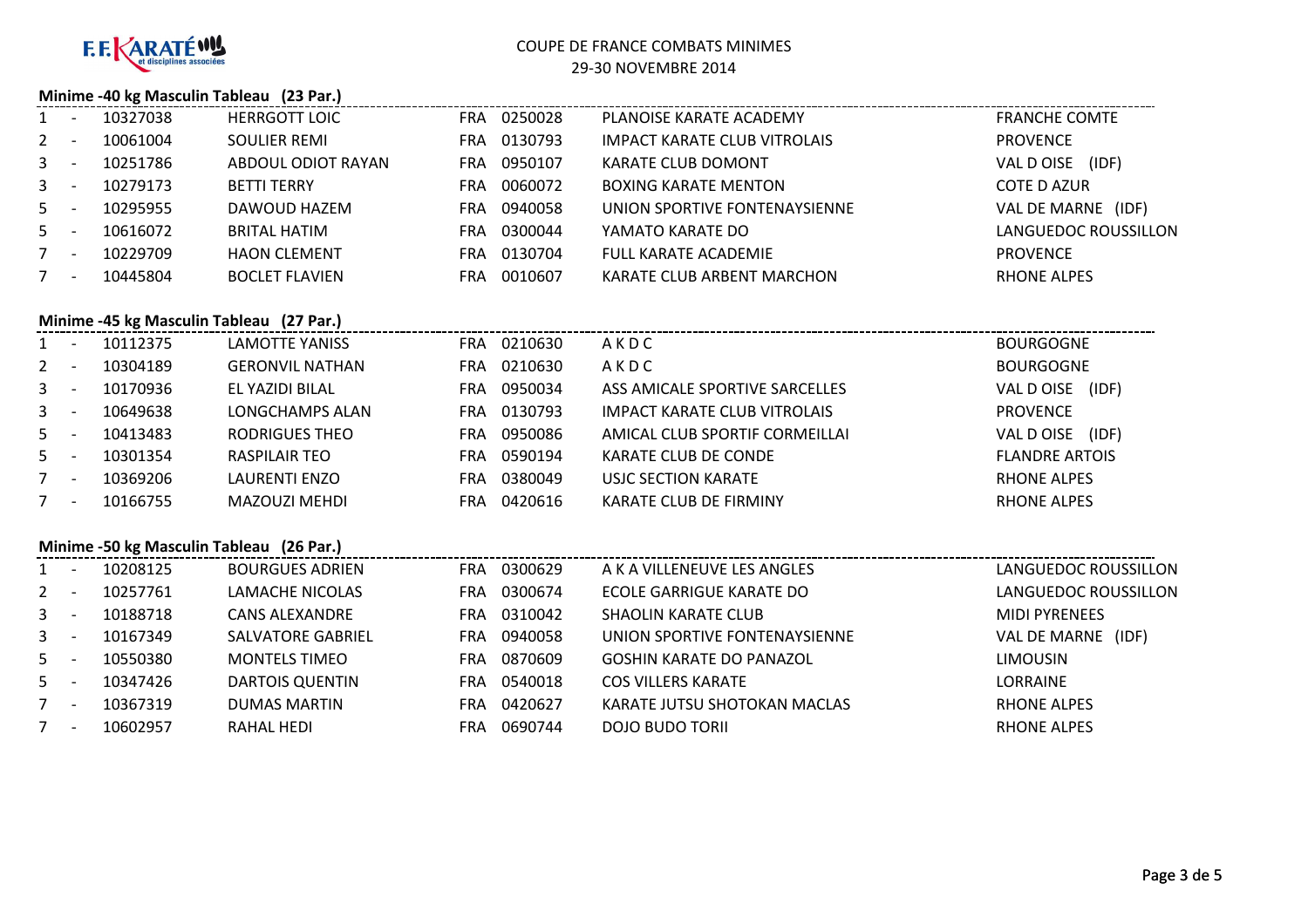

### **Minime -55 kg Masculin Tableau (25 Par.)**

| $\mathbf{1}$ | 10234876 | <b>HEIM UGO</b>        | FRA | 0540018 | <b>COS VILLERS KARATE</b>       | LORRAINE             |
|--------------|----------|------------------------|-----|---------|---------------------------------|----------------------|
| $2^{\circ}$  | 10242856 | <b>LAURENT TONY</b>    | FRA | 0890015 | ENTENTE SP FLORENTINOISE        | <b>BOURGOGNE</b>     |
| $\mathbf{3}$ | 10240561 | GUL+ûREN BORA          | FRA | 0270018 | STADE PORTE NORMANDE VERNON     | <b>NORMANDIE</b>     |
| $\mathbf{3}$ | 10271204 | DAHMAN YANIS           | FRA | 0950086 | AMICAL CLUB SPORTIF CORMEILLAI  | (IDF)<br>VAL D OISE  |
| $5 -$        | 10376184 | <b>VABRE IMAD DINE</b> | FRA | 0850005 | <b>FONTENAY KARATE SHOTOKAN</b> | PAYS DE LA LOIRE     |
| $5 -$        | 10635425 | <b>GILBERT TOM</b>     | FRA | 0720008 | SAMOURAI 2000                   | PAYS DE LA LOIRE     |
| $7^{\circ}$  | 10377989 | <b>REMY IDAUER</b>     | FRA | 0250635 | CLUB SAUVEGARDE DE BESANCON     | <b>FRANCHE COMTE</b> |
| 7            | 10528852 | <b>BEAUFILS GABIN</b>  | FRA | 0250028 | PLANOISE KARATE ACADEMY         | <b>FRANCHE COMTE</b> |

# **Minime -60 kg Masculin Tableau (17 Par.)**

|              | <b>INIMINE -OU RE IVIASCUMM TADIEAU</b> (17 Par.) |          |                       |            |         |                              |                       |  |  |  |  |  |
|--------------|---------------------------------------------------|----------|-----------------------|------------|---------|------------------------------|-----------------------|--|--|--|--|--|
| 1            |                                                   | 10484398 | LEFEBVRE MATTEO       | <b>FRA</b> | 0590194 | KARATE CLUB DE CONDE         | <b>FLANDRE ARTOIS</b> |  |  |  |  |  |
| $2 -$        |                                                   | 10250562 | <b>HOULLICH RABIE</b> | FRA        | 0920079 | C S M PUTEAUX                | HAUTS DE SEINE (IDF)  |  |  |  |  |  |
| $\mathbf{3}$ |                                                   | 10122410 | ABDESSELEM RAYBAK     | FRA        | 0130019 | CLUB ARLESIEN DE KARATE DO   | <b>PROVENCE</b>       |  |  |  |  |  |
| $\mathbf{3}$ |                                                   | 10610178 | <b>OULI EMMANUEL</b>  | <b>FRA</b> | 0850005 | FONTENAY KARATE SHOTOKAN     | PAYS DE LA LOIRE      |  |  |  |  |  |
| $5 -$        |                                                   | 10267639 | RAKOTONIRINA MATHIEU  | <b>FRA</b> | 0300613 | SHOTOKAN KARATE ALESIEN      | LANGUEDOC ROUSSILLON  |  |  |  |  |  |
| $5 -$        |                                                   | 10132804 | DERVEAUX ROMAN        | <b>FRA</b> | 0950012 | LES RENARDS BLANCS           | VAL D OISE (IDF)      |  |  |  |  |  |
|              |                                                   | 10382963 | <b>BAKHTI IDRISS</b>  | <b>FRA</b> | 0690077 | SEN NO SEN KARATE VENISSIEUX | <b>RHONE ALPES</b>    |  |  |  |  |  |
| $7^{\circ}$  |                                                   | 10392226 | DROUET YANIS          | FRA.       | 0710015 | S K C MACON                  | <b>BOURGOGNE</b>      |  |  |  |  |  |
|              |                                                   |          |                       |            |         |                              |                       |  |  |  |  |  |

# **Minime -65 kg Masculin Tableau (10 Par.)**

|                | Minime -65 kg Masculin Tableau (10 Par.) |          |                           |            |         |                                    |                         |  |  |  |  |  |
|----------------|------------------------------------------|----------|---------------------------|------------|---------|------------------------------------|-------------------------|--|--|--|--|--|
| $1 \quad$      |                                          | 10536376 | <b>BOUYSSONIE ANTHONY</b> | <b>FRA</b> | 0950034 | ASS AMICALE SPORTIVE SARCELLES     | (IDF)<br>VAL D OISE     |  |  |  |  |  |
| $2^{\circ}$    |                                          | 10303416 | PESENTI ROLAND            | FRA        | 0060076 | AS BATIMENT TRAVAUX PUBLICS        | <b>COTE D AZUR</b>      |  |  |  |  |  |
| $3 -$          |                                          | 10375429 | <b>JUVET NATHAN</b>       | <b>FRA</b> | 0910035 | <b>KARATE CLUB ETIOLLES TIGERY</b> | (IDF)<br><b>ESSONNE</b> |  |  |  |  |  |
| 3 <sup>1</sup> |                                          | 10176810 | LE GORJU GREGOIRE         | <b>FRA</b> | 0940026 | CLUB DE KARATE BUDOKAN             | VAL DE MARNE (IDF)      |  |  |  |  |  |
| $5 -$          |                                          | 10794450 | MICHAUX GUILLAUME         | FRA        | 0340712 | <b>FRONTIGNAN KARATE CLUB</b>      | LANGUEDOC ROUSSILLON    |  |  |  |  |  |
| $5 -$          |                                          | 10190188 | DAU J BAPTISTE            | FRA        | 0200014 | ATHLETIC CLUB AJACCIEN             | <b>CORSE</b>            |  |  |  |  |  |
|                |                                          | 10535904 | <b>RAVEL KYRIAN</b>       | FRA        | 0380698 | SHOTOKAN KARATE CLUB VIRIVILLE     | <b>RHONE ALPES</b>      |  |  |  |  |  |
|                |                                          |          |                           |            |         |                                    |                         |  |  |  |  |  |